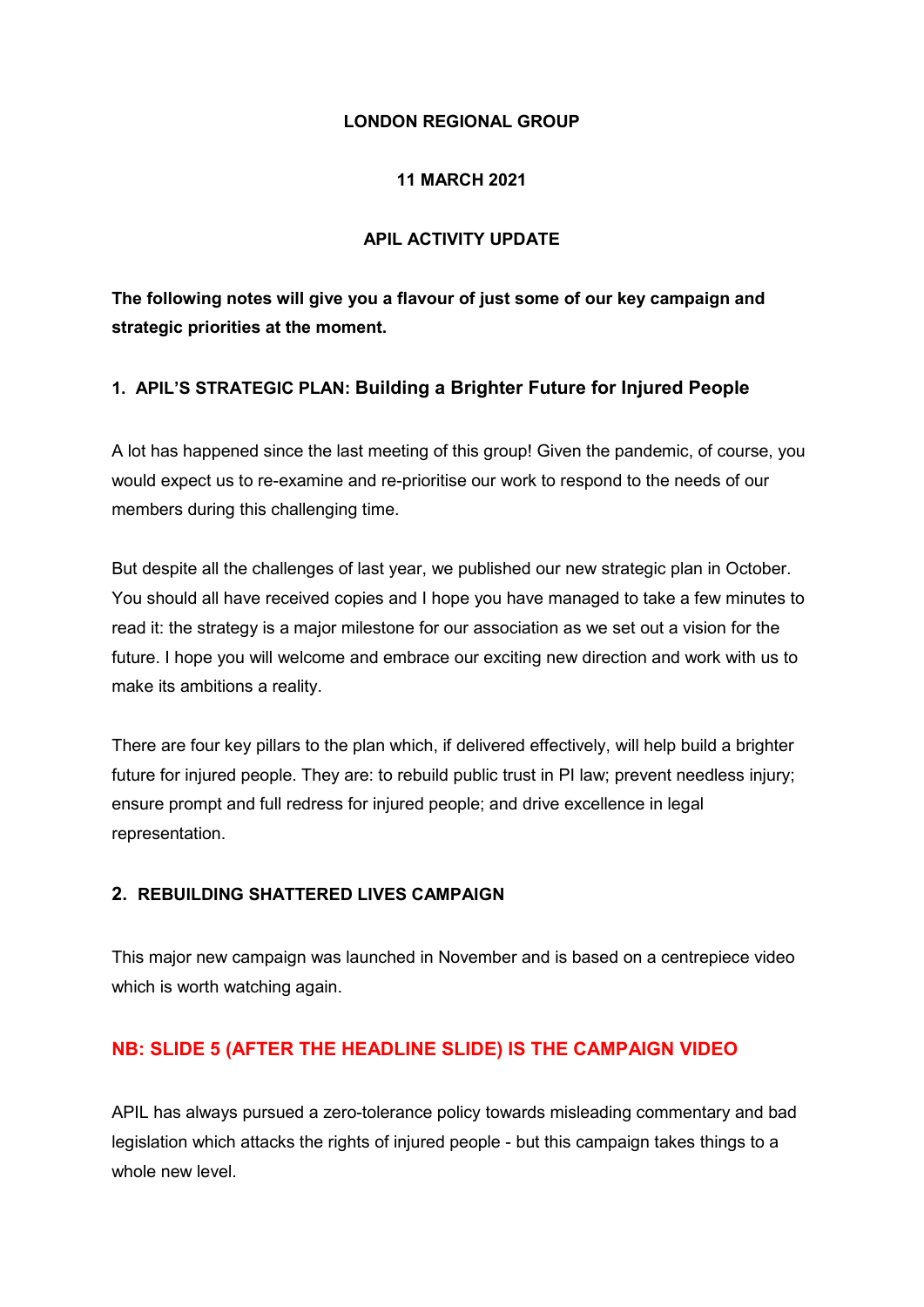The aim of the campaign is to turn around all that negative press and political commentary about claimants and the work we do as personal injury lawyers, and create a fairer and more empathetic environment in which people are NOT criticised for claiming compensation and lawyers are NOT condemned for what they do.

It is a massive undertaking. It won't be achieved overnight. But our chief executive, Mike Benner, and the executive committee, are convinced that if we pull together as APIL members - and more broadly as a sector - we can do it.

You can watch the video again on our dedicated campaign website: rebuilding-shatteredlives.org.uk

This is essentially a social media campaign and it's been very well received so far, already reaching more than a million people on Facebook, Twitter, LinkedIn and Instagram. Furthermore, it has not generated a single negative response. This is extremely unusual, especially in the field we're working in.

This is a long-term project and we need you to help us - it's really easy to support the campaign. Just email our team at [getintouch@rebuilding-shattered-lives.org.uk](mailto:getintouch@rebuilding-shattered-lives.org.uk) ask for our special, easy-to-use social media 'toolkit' and get involved!

The key to the campaign's success, though, is for us to be able to tell lots of real stories about real people, and **YOUR SUPPORT IN THIS IS GOING TO BE CRITICAL! PLEASE HELP BY TAKING UP THE 200 WORD CHALLENGE!** Our work is all about helping people rebuild their lives, and the APIL team is asking us to help spread the message by sending them those stories in no more than 200 words. It's fine if you anonymise your story – obviously, if it isn't anonymised, please ask your client's permission before passing it on.

The stories need to include the following:

- what happened to your client;
- how that injury affected your client's life THIS IS THE MAIN PART OF THE STORY
- how your client's life was changed as a result of your help.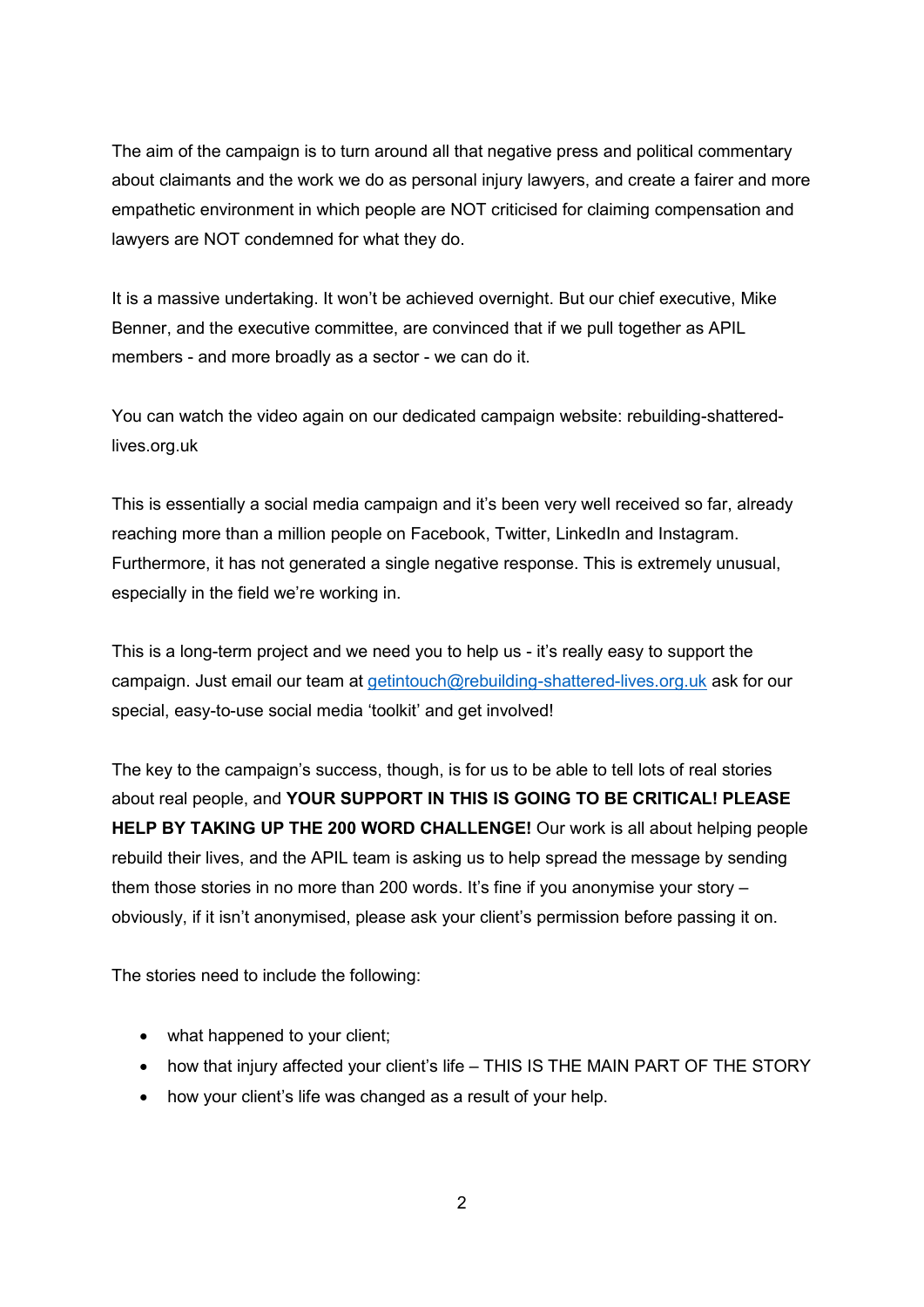The best stories will be used to support the campaign on social media and on the dedicated website.

# **So let's not let the impact we all make on people's lives be a bestkept secret. Please send your stories, marked '200 word challenge' by email to [getintouch@rebuilding-shattered-lives.org.uk](mailto:getintouch@rebuilding-shattered-lives.org.uk)**.

**And please – support the campaign as much as you possibly can!**

**If you'd like more information about how to get involved, contact our head of public affairs, Lorraine Gwinnutt at the email address on the slide.**

# **3. ELECTIONS TO THE EXECUTIVE COMMITTEE**

Over the past couple of years, it's been noticed that some people who clearly have the potential to be part of the EC show initial interest in standing but then change their minds. This is usually because they think they are not senior enough to stand, or that they don't have enough experience.

If you are passionate about helping injured people and fellow APIL members, and about helping the organisation grow and develop, then you are perfectly capable of being a member of the APIL EC! The work is really varied and there are many ways to contribute, depending on your interests and skills: you can contribute ideas to consultations, parliamentary briefings, strategy development, lobbying and training, to name but few.

Elections for EC officers are now open and close on 1 April. If you are interested in standing, you are very welcome to call the APIL office and speak in confidence to Helen Blundell in the first instance about the process. Nominations are submitted online, and there is a short Q&A to complete. You can also record a short video to accompany your nomination. If you are interested in standing for election please don't wait – and don't be shy! Start the process early, take your time with it and submit your application in good time to avoid any last-minute technical hitches (because sometimes they do happen!).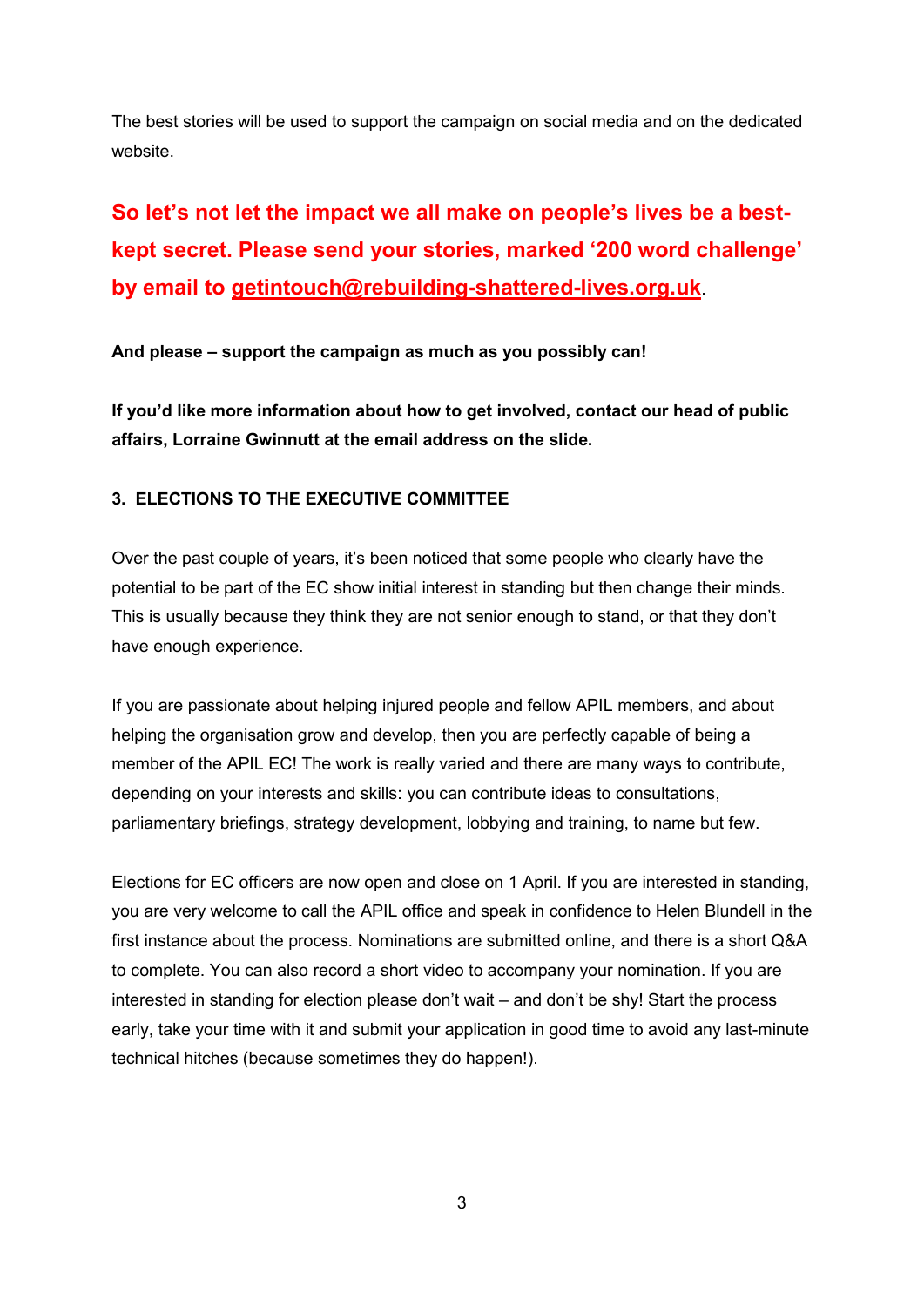## **4. DIVERSITY**

There is also a lot of work underway to encourage greater diversity among APIL members. A robust, progressive and deliverable Equality, Diversity and Inclusion Plan is to be developed and this is considered an essential part of delivering APIL's objectives.

The EC and our CEO want to engage the next generation of PI lawyers and create a culture of inclusion, fair treatment, access and opportunity for all, regardless of background, race, ethnicity, gender, age, sexual orientation or physical ability.

To ensure these ambitions become a reality, and are recognised and acted upon across the association, a new diversity working group has been created. It has been formed as a subcommittee of the executive committee (EC) and tasked to develop our policy and turn it into an action plan.

Our Mike Benner has written a lot more about this in the CEO's 'last word' column in the March issue of PI Focus, so please have a look at this if you can.

#### **5. BEREAVEMENT DAMAGES**

A remedial order to allow couples who have cohabited for more than two years to be awarded bereavement damages came into effect on 6 October last year. In evidence to the Joint Committee on Human Rights (which has been scrutinising this issue) APIL called for wider reform. The committee took up the point but the Government refused to consult more widely on possible reform.

The remedial order was subject to robust debate in both the House of Commons and the Lords, and APIL issued briefings ahead of both debates which supported the proposed changes but warned that, without further change, the law on bereavement damages would not be fit for the 21<sup>st</sup> century. There has been enough political support for these arguments to give new impetus to our campaign activities and we are planning on online political event and publication of a new report to highlight the differences between the laws on bereavement damages across the United Kingdom. The report will also include polling on public attitudes by YouGov.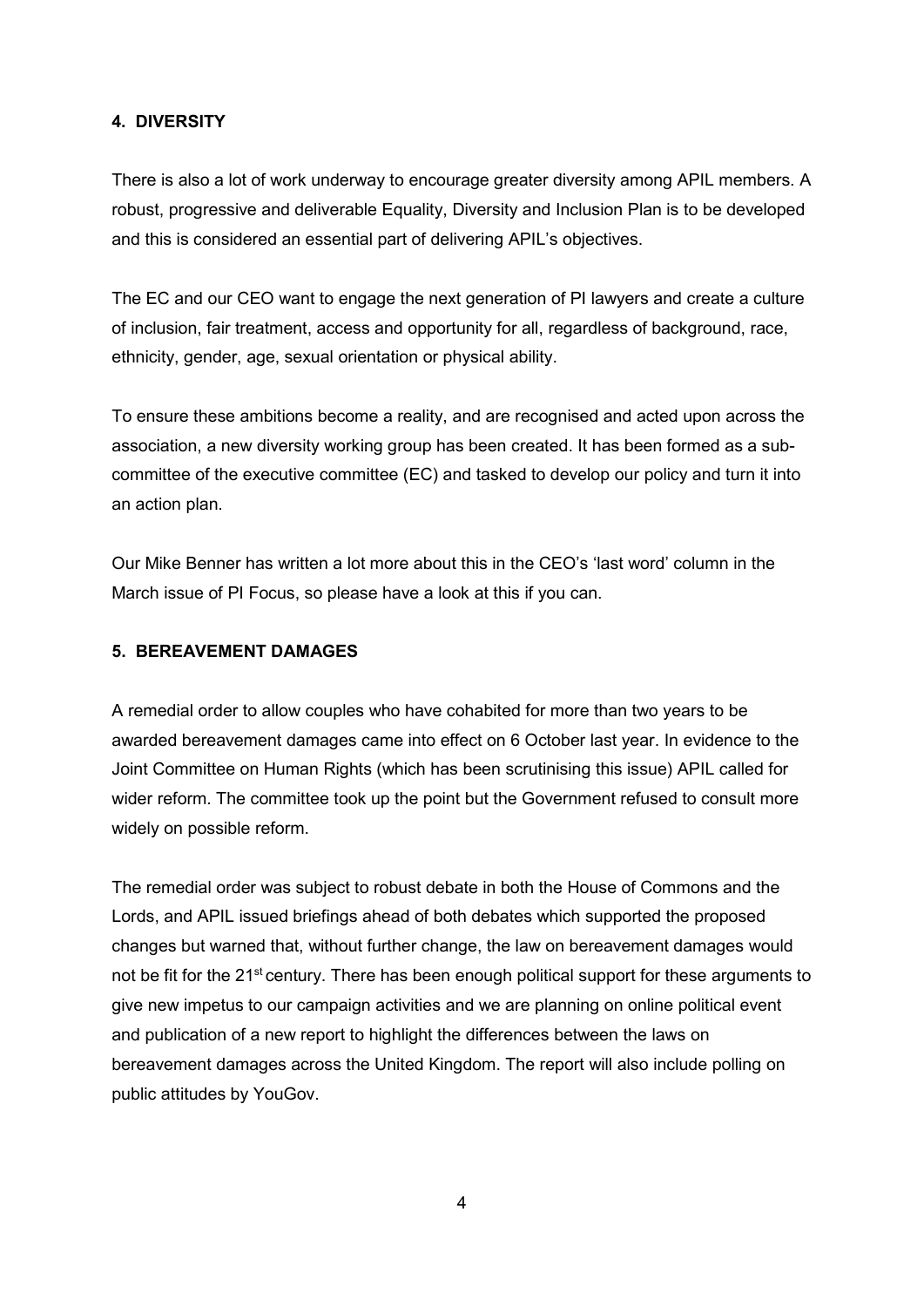## **6. OVERSEAS OPERATIONS (SERVICE PERSONNEL AND VETERANS) BILL**

Last year we submitted evidence to the Joint Committee on Human Rights about part 2 of this Bill, which will end judicial discretion to allow some armed forces personnel and veterans to be able to bring personal injury or Human Rights Act claims against the Ministry of Defence out of time: if the claim relates to an overseas operation, an arbitrary six-year longstop will be imposed.

Intensive lobbying has been undertaken on this important issue, and APIL has had highprofile involvement at every stage of parliamentary debate. This included presentation of oral evidence to the House of Commons Bill Committee by the secretary of our military SIG, Ahmed Al-Nahhas.

To say that passions have run very high during debate is putting it mildly. Government spokesmen have resorted to name-calling and on one occasion the deputy speaker had to call for a 'drop in temperature'.

The problem is that the Bill conflates two issues: the desire of the Government to introduce a longstop on the prosecution of armed forces personnel for crimes committed overseas (what it calls 'lawfare') and then (apparently in the interests of fairness and consistency) also introducing a similar longstop for injured personnel who need to claim compensation from the Ministry of Defence. The problem is that the defence minister continues to claim that the Bill is 'good' for military personnel, when it very clearly is NOT good for all of them.

The arguments are this week being debated at committee stage in the House of Lords, and we have circulated another briefing to peers and issued a press release to coincide with that, so look out for more details in Weekly News.

## **7. DISCOUNT RATE IN NORTHERN IRELAND**

APIL was corresponding with the Northern Ireland Department of Justice (DoJNI) officials all last year about the need to change the discount rate, which is still 2.5% in the jurisdiction. This included responding to a consultation on alternative methods for calculating the discount rate, drawing on our extensive experience of lobbying on the issue in England/Wales and in Scotland. Following the end of that consultation, we had expected an announcement at the end of 2020 confirming that a new discount rate would be set.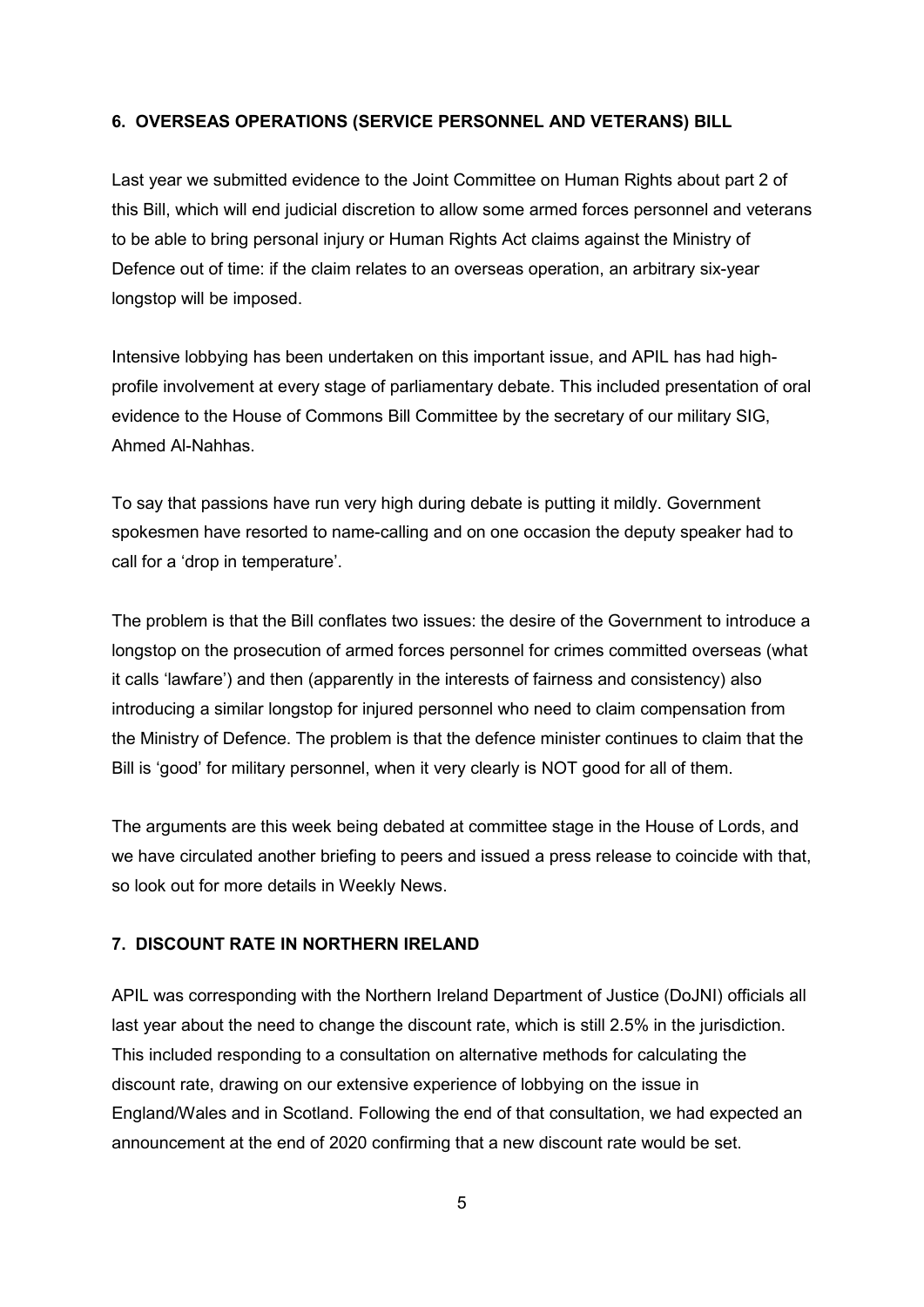Instead, the DoJNI announced that the minister had recused herself from the process and, in her place, the permanent secretary took the decision to leave the discount rate unchanged pending legislative changes to the way the rate is calculated.

The Committee for Justice was not convinced that this was the appropriate procedure. APIL has instructed Phoenix Law Solicitors in Northern Ireland, assisted by Bindmans and Jude Bunting of Doughty Street Chambers.

A pre-action letter to the DoJNI to challenge the decision by way of judicial review was sent. After learning of another JR, which was issued just before the year-end, APIL's challenging judgments working party decided to apply to intervene in that case which will be heard early this year. Permission has been granted to make written submissions to the Court, which are now in the process of being drafted.

Meanwhile, legislation to change the way the rate is calculated was debated in the Northern Ireland Assembly on Tuesday. In our briefing to MLAs (Members of the Legislative Assembly) we said that the discount rate should still be based on Wells v Wells. We also pointed out that the DoJ should, under the current law, set an interim discount rate now to ensure that while this legislation is debated, injured people in Northern Ireland will no longer face the prospect of being undercompensated by the 2.5 per cent discount rate.

#### **8. CLINICAL NEGLIGENCE**

It seems there is always discussion going on at meetings and forums and debate sessions about the issue of claiming against the NHS during the pandemic, and work is ongoing in the public affairs team to make sure we are ready to respond publicly to this highly sensitive issue when the need arises.

Meanwhile, APIL staff met with NHS Resolution (NHSR) at the end of last year to discuss ongoing concerns about maternity safety and the early notification scheme (ENS). At the next meeting we will be looking for more information about what is happening elsewhere in the system with NHSR partners and discussion about best practice relating to the duty of candour.